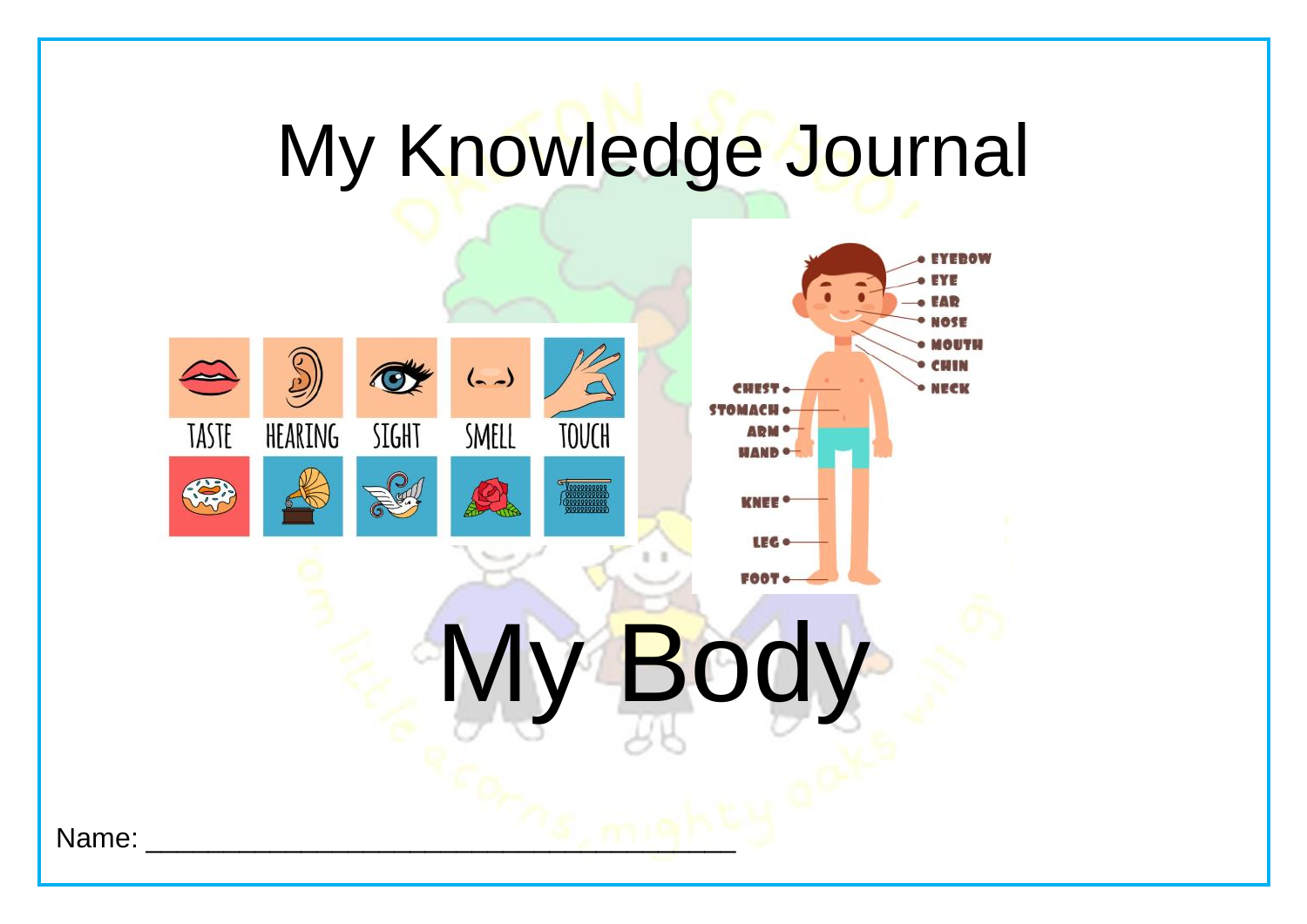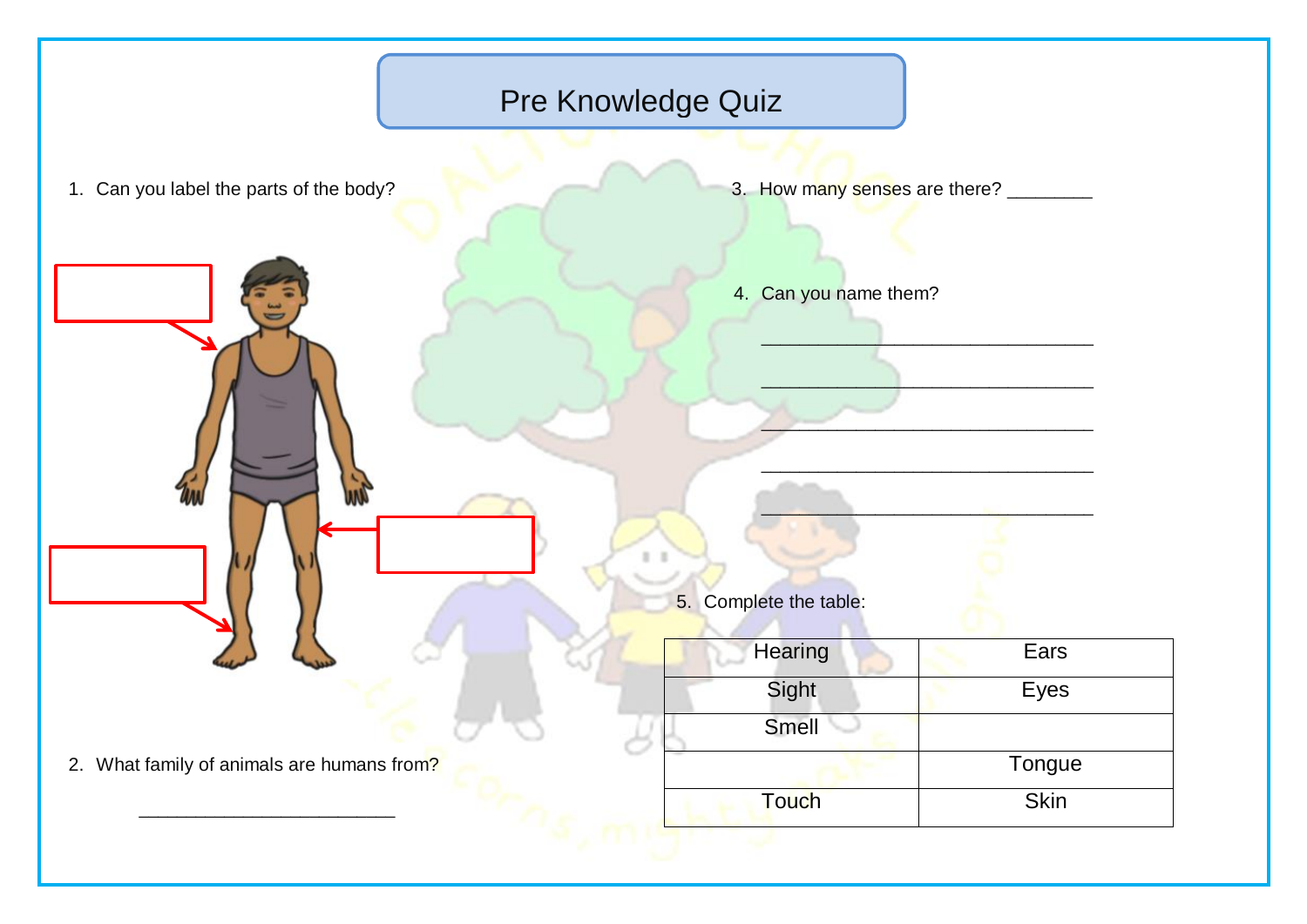## My Body Knowledge Organiser

### What should I already know?

- The names of some common animals
- Names of many parts of the body



#### **Human Beings**

- We are called humans
- We are from the family of animals called mammals
- We have 5 senses

|  |                  | Glossary                                                                                                                                   |
|--|------------------|--------------------------------------------------------------------------------------------------------------------------------------------|
|  | <b>Body</b>      | The structure of a person or animals; including the bones,<br>flesh, and organs.                                                           |
|  | <b>Joints</b>    | A structure at which two parts of the skeleton are fitted<br>together                                                                      |
|  | <b>Limbs</b>     | An arm or leg of a person or four-legged animal, or a bird's<br>wing                                                                       |
|  | <b>Muscles</b>   | A band of tissue in a human body that has the ability to<br>enable people to move whilst maintaining the position of<br>parts of the body. |
|  | <b>Organs</b>    | A part of a body that has a specific vital function.                                                                                       |
|  | <b>Ribs</b>      | Curved bones (in pairs) that protect the vital organs; your<br>heart and lungs                                                             |
|  | <b>Spine</b>     | Series of vertebrae extending from the skull to the bottom<br>of the back that protects the spinal cord                                    |
|  | <b>Thigh</b>     | A part of the human leg between the hip and the knee                                                                                       |
|  | <b>Vertebrae</b> | A series of small bones forming the spine                                                                                                  |

- All humans are different and unique
- We come in different shapes and sizes and have different coloured hair, eyes, skin and abilities
- The smallest bone in our bodies is in our ears – it's called the stirrup.
- Nobody else has fingerprints like yours
- The skin is the largest organ we have – it covers our whole body!

#### **What are mammals?**

- Give birth to live young
- Usually have hair or fur
- Warm-blooded
- Cannot breathe underwater
- Some common mammals are: -Pets such as dogs, cats, hamsters

-Farm animals such as cows, sheep and horses

-Wild animals such as foxes, hedgehogs, lions and giraffes -Humans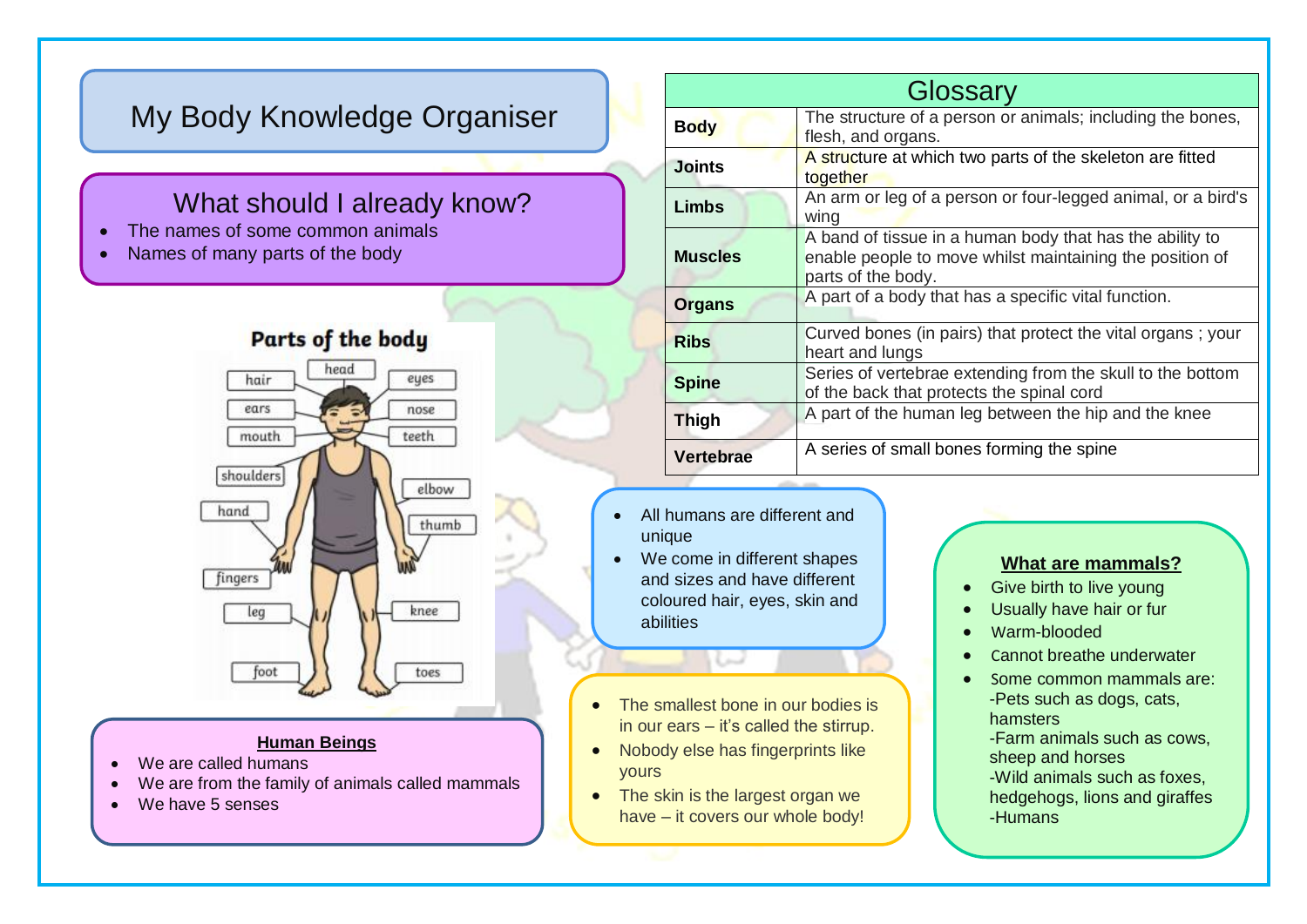## Senses

There are five senses that we use to explore and interact with the world around us and these are linked to different parts of the body.

| <b>Sense</b> | Part of the body  |  |
|--------------|-------------------|--|
| sight        | eyes              |  |
| smell        | nose              |  |
| touch        | hands, feet, etc. |  |
| hearing      | ears              |  |
| taste        | tongue            |  |

- Our senses help us to understand what's happening around us
- We sense things so that we can keep ourselves safe from danger and so we can find the right foods to eat.



| Glossary          |                                                                                                                                                                                                         |  |
|-------------------|---------------------------------------------------------------------------------------------------------------------------------------------------------------------------------------------------------|--|
| <b>Senses</b>     | The way a body recognises something in its environment.<br>Sight, smell, hearing, taste and touch.                                                                                                      |  |
| <b>Hearing</b>    | The way a body recognises sounds in its environment,<br>usually using the ears.                                                                                                                         |  |
| <b>Earlobe</b>    | A soft, rounded fleshy part hanging from the lower part of<br>the ear.                                                                                                                                  |  |
| <b>Smell</b>      | The way a body recognises odours or scents in its<br>environment, using the nose.                                                                                                                       |  |
| <b>Odour</b>      | A distinctive smell, especially one that is unpleasant                                                                                                                                                  |  |
| <b>Scent</b>      | A distinctive smell, especially one that is pleasant.                                                                                                                                                   |  |
| <b>Sight</b>      | The way a body recognises what can be seen in its<br>environment, using the eyes.                                                                                                                       |  |
| <b>Eye socket</b> | A hole in the skull which holds an eyeball and the muscles<br>that surround the eyeball.                                                                                                                |  |
| <b>Touch</b>      | The way a body recognises being in contact with<br>something in its environment. We usually explore how<br>objects feel using our fingers, but we can observe this<br>sense using any part of our skin. |  |
| <b>Taste</b>      | The way a body recognises flavours, using the mouth and<br>throat.                                                                                                                                      |  |
| <b>Tongue</b>     | Muscle in the mouth of a mammal, used for tasting, licking,<br>swallowing and (in humans) speaking.                                                                                                     |  |

- There are four kinds of taste receptors on the tongue bitter, sweet, salt and sour.
- Some parts of the skin are more sensitive than others this is because they have more receptor cells.
- We taste food using both our sense of taste and smell.
- $\bullet$  If you cup your hand around your ear, you'll hear more things  $-$  this is because you're helping your ear gather more sounds.
- Not everyone is able to use all five of their senses. If someone cannot see, they are blind; if someone cannot hear, they are deaf.
- We can use all five of our senses at the same time without even realising it!